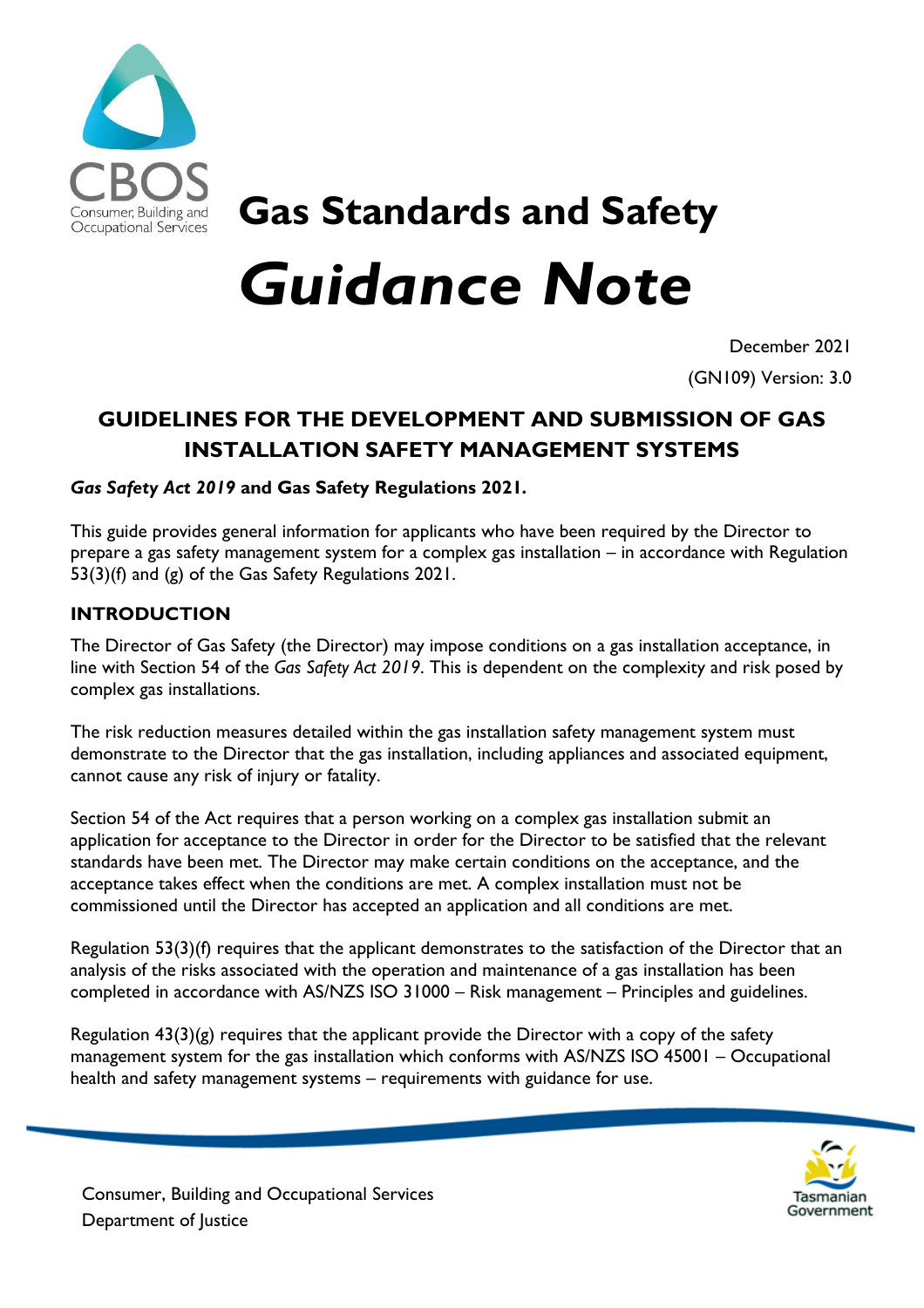The information provided will enable the Director to determine that the requirements and objects of the Act are being met and the gas installation is designed and managed to convey or process gas, or another regulated substance safely.

## **DEFINITIONS**

**Gas** means any or all of the following:

- (a) natural gas;
- (b) liquefied petroleum gas;
- (c) compressed natural gas;
- (d) liquefied natural gas;
- (e) simulated natural gas;
- (f) tempered liquefied petroleum gas;
- (g) biogas;
- (h) petrochemical feed stock;
- (i) any other permanent or liquefied gas that is not declared by the regulations to be excluded from the operation of this Act;

**Gas installation** means - in respect of the use or intended use of gas:

- a) any pipe or system of pipes for, or incidental to the conveyance of gas and components or fittings associated with the pipe or pipes which are downstream from the gas supply point; or
- b) any one or more of the following;
	- i. any appliance and associated components or fittings:
	- ii. any meter which is downstream from the gas supply point;
	- iii. any means of ventilation or system for the removal of combustion products which is downstream from the gas supply point;
	- iv. any gas storage system

#### **Gas Supply Point** means:

- a) the outlet of a licensee's meter assembly used to measure a customer's gas use; or
- b) if paragraph (a) does not apply, the point of delivery of gas between the gas supplier and the customer; or
- c) if paragraph (a) and (b) do not apply, the point designated by the system designer where there is a specification break between a gas storage system, or gas infrastructure, and the gas installation
- d) if paragraphs (a) (b) and (c) do not apply, the point determined by the Director.

**Gas Storage System** means a container, tank or cylinder for storing or holding gas and includes all associated pipe work, components, equipment and fittings, but does not include gas infrastructure.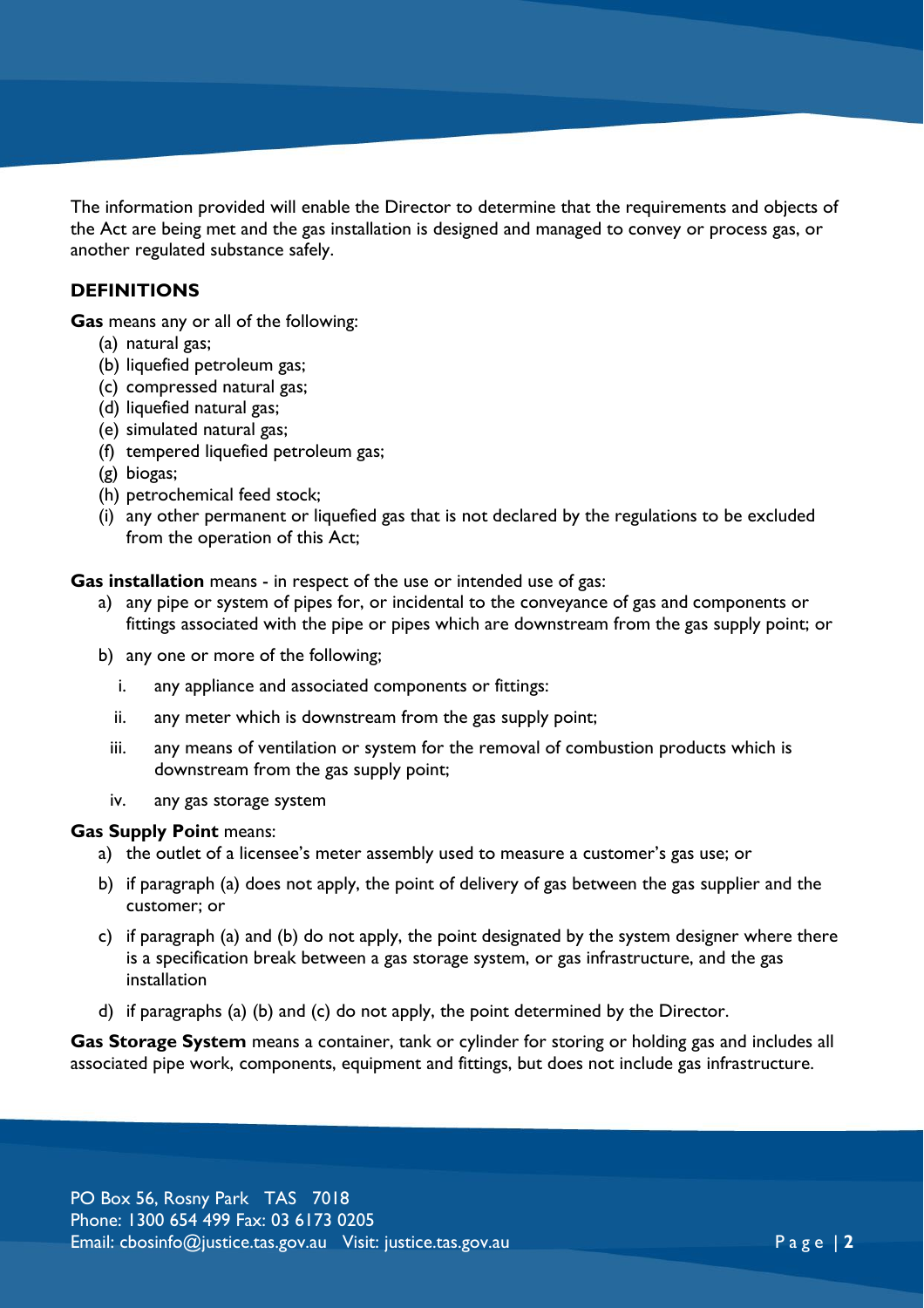**Incident** means any incident or event relating to the conveyance, supply or use of gas or another regulated substance which causes or has the potential to cause –

- a) death or injury to a person; or
- b) significant damage to property; or
- c) an uncontrolled explosion, fire or discharged of gas or another regulated substance; or
- d) an impact on the security of supply.

#### **APPLICABLE STANDARDS** (where relevant)

AS 1375 - Industrial fuel-fired appliances AS/NZS 1596 – The storage and handling of LP Gas AS 3814 - Industrial and commercial gas-fired appliances AS 3961 - The storage and handling of Liquefied Natural Gas AS/NZS ISO 31000 - Risk management - Principles and guidelines AS/NZS 5601 - Gas installations (parts 1 and 2 as applicable) AS/NZS ISO 45001 – Occupational health and safety management systems AS/NZS 60079 - Explosive Atmospheres

#### **GAS INSTALLATION SAFETY MANAGEMENT SYSTEM**

#### **Presentation**

- The main text is to be written in plain English in a clear and concise style that is easily understood by the general reader.
- Technical specification should be in metric units. Layout plans should be accurately detailed and to scale.
- Any supplementary reports, specifications, certifications or certifying body verifications are to be provided in appendices so as to support of the submission.
- All sources of external information should be referenced, demonstrate currency of information and demonstrate how reliability is assessed. If historical records are available from similar installations, detail of the historical operational safety and reliability performance of known operations should also be provided.

#### **Submission**

- The submission is to be presented in hardcopy or electronic format and should be created using the word processing program, Microsoft WORD.
- Proprietary or copyright information must be identified and will not be released to the public by the Director of Gas Safety as required by Section 12 of the Act "Obligation to preserve confidentiality".

#### **Structure**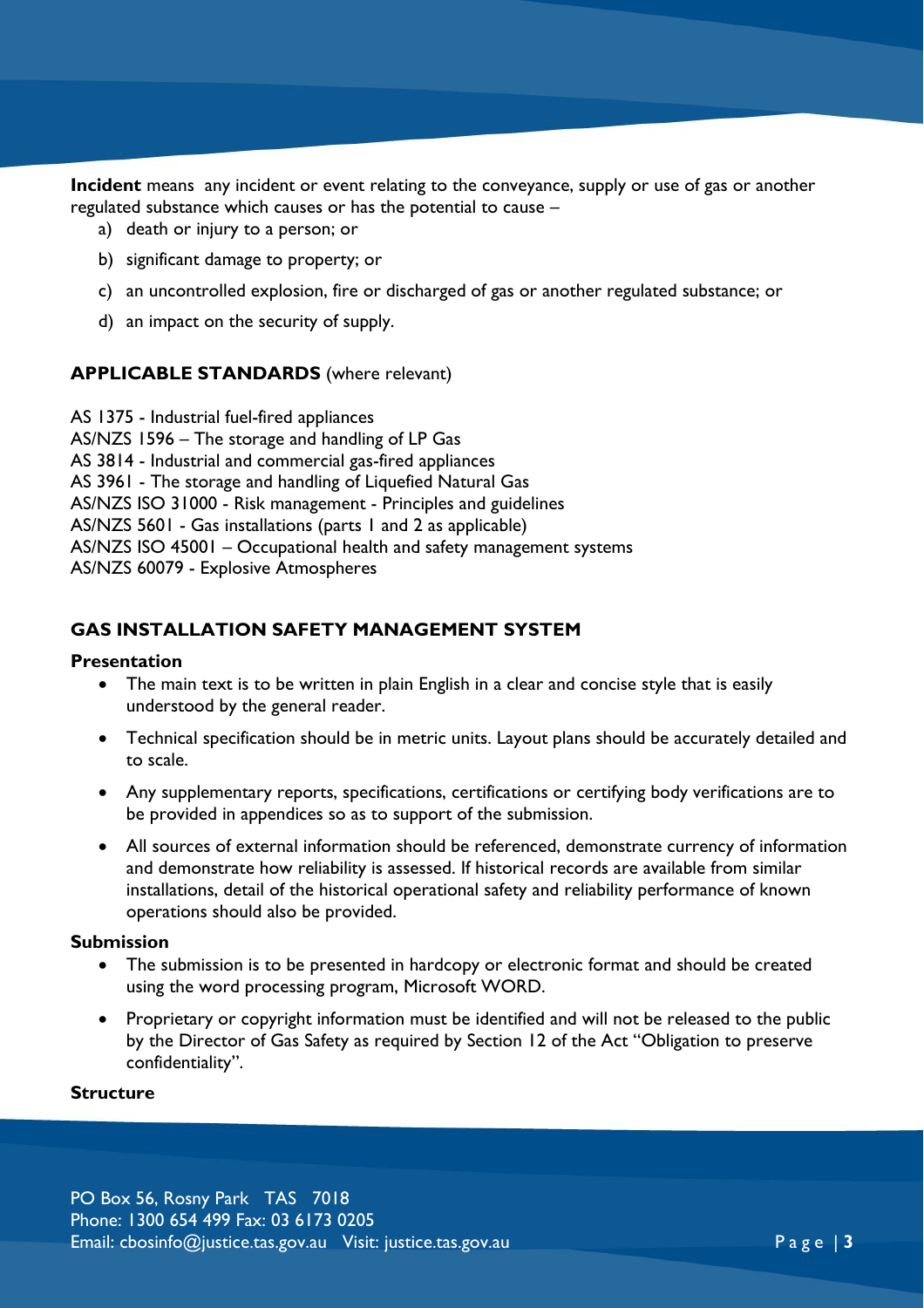The following section has been set out in a manner which may be adopted as the structure of a gas safety management system. Any gas safety management system must meet the requirements of the Gas Safety Act 2019, sec 55 and the Gas Safety Regulations 2021 regulation 53 (3)(f) & (g)

To ensure the content of safety management system is appropriate, it is strongly suggested that before it is submitted to the Director, it is reviewed against the checklist provided in Appendix 2 of this guideline.

Not all heading structures nominated in these guidelines will have the same degree of relevance to all proposed activities. Depending on the complexity, use, location, risks and operation of a gas installation some of the headings identified in the following guidelines may be more relevant than others. Suggested headings are:

- Foreword
- Table of Contents
- **•** Executive Summary
- **•** Existing Environment
- **•** Organisation Overview
- Plant layout
- Identification of foreseeable risks
- Thermal safety
- Fire and explosion controls
- Emergency Communications systems
- Gas specifications
- **Qualifications**
- Maintenance management
- Training and Competency
- Incident Reporting
- Monitoring and Review

#### **General Information**

#### **Forward**

The safety management system should provide a brief outline of the process, location and operation of the gas installation including the risk assessment type and layers of protection modelling, complying with applicable standards.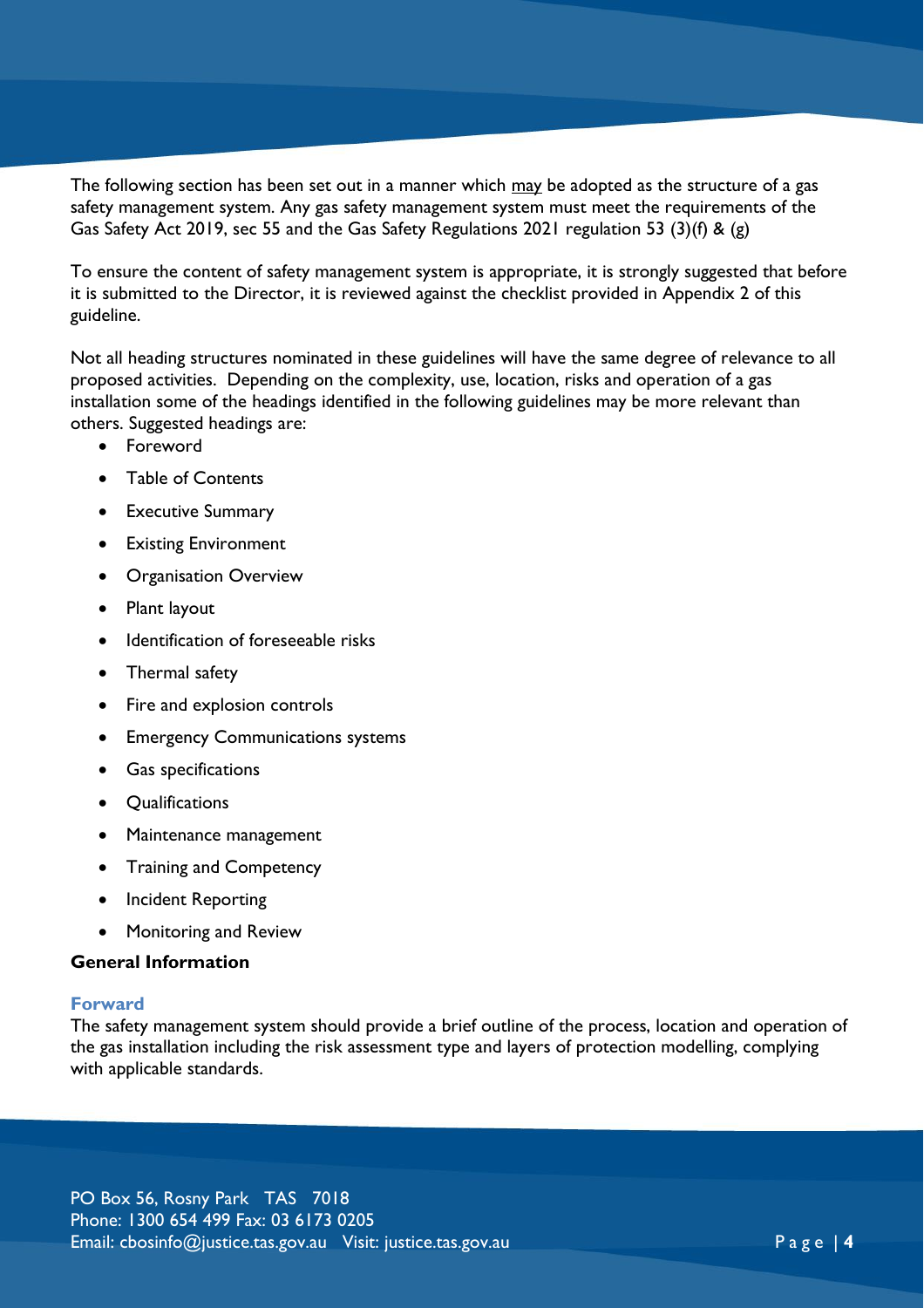#### **Table of Contents**

Table of contents of the gas safety management system with reference to page numbers, figures, attachments and tables.

#### **Executive Summary**

Executive summary of the submission providing a clear and concise overview of the proposal and its technical, safety aspects, outline of models adopted to identify foreseeable hazards, formal safety assessment, event analysis and an overview of the management systems. Outcomes of preventative models should be used to control the operations of the gas installation, site processes and risk from incidents on the site.

#### **Existing Environment**

Provide a general description of the surrounding physical environment, its industrial and domestic building topography and population centres.

The applicant must include a site and location plan including site boundary dimensions as well as adjoining public and private infrastructure, properties, surrounding buildings and easements which may be affected in the event of all foreseeable emergency events or incidents.

#### **Organisational Overview**

The submission must:

- Nominate the applicant's legal entity and organisational structure
- Nominate the office or position of the person responsible for the day to day operation of the gas installation
- Demonstrate that the person responsible for the day to day operation of the gas installation is competent to discharge and perform their functions as such.

If applicable, the applicant must provide the details of the Project Manager responsible for leading and coordinating all construction project activity and the project team.

#### **Plant Layout**

Detailed site plans and descriptions must be supplied including all layout, piping, instrumentation designs and features that are complementary to the control measures identified as a result of the formal safety assessment for the gas installation. These can include any process flow diagrams developed.

The plan must identify and quantify any feed stock, hazardous substances, chemicals, bulk storage, solid, gaseous and liquid waste or by-products which will be on the site during normal operations.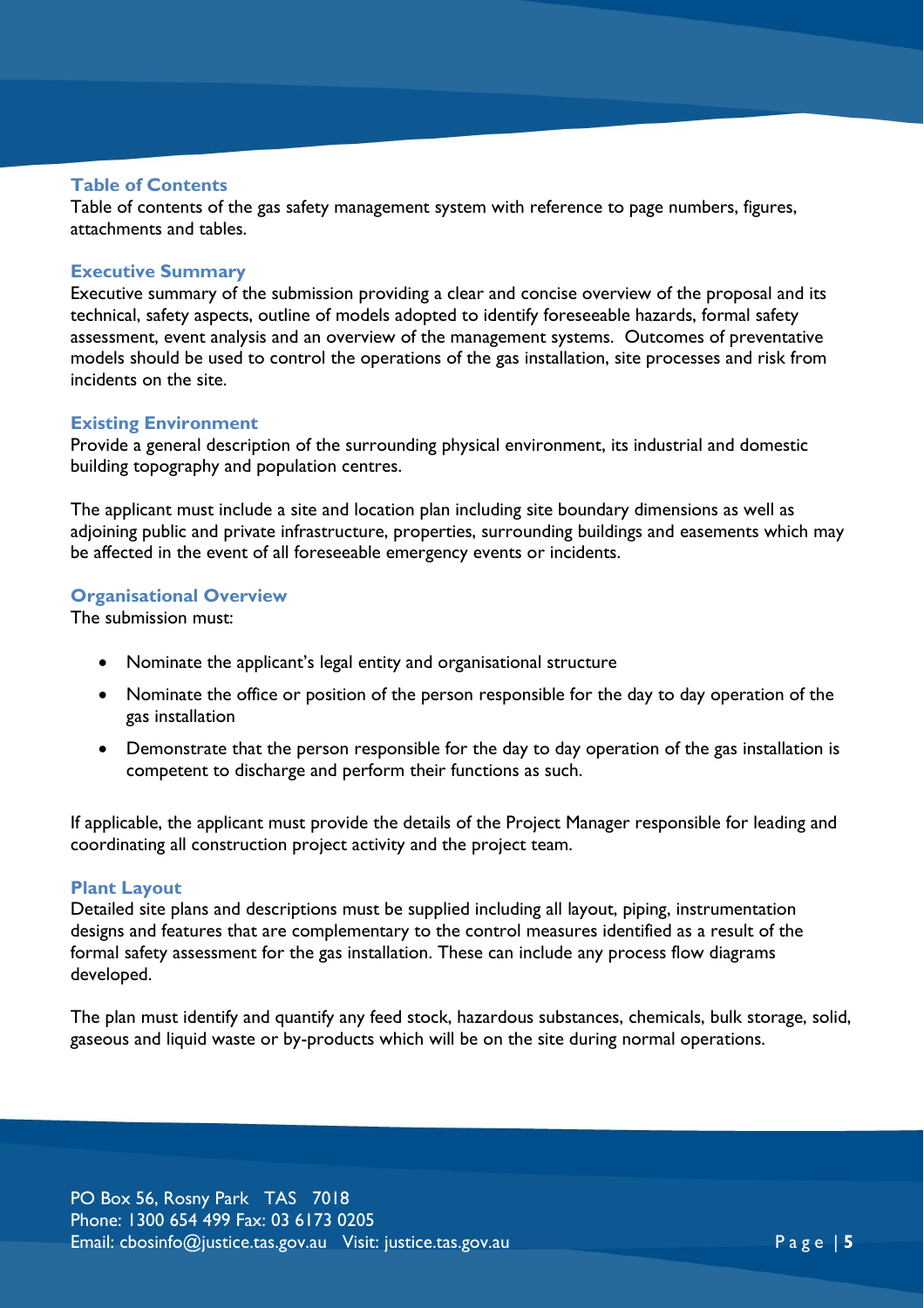A dossier of all hazardous areas as defined in the AS/NZS 60079 series of Standards for electrical equipment is required, if applicable.

#### **Identification of foreseeable risks**

To demonstrate acceptable safety integrity levels for the gas installation, the gas safety management system risk model must be based on AS/NZS ISO 31000 - Risk management.

The gas safety management system must provide for the identification of all foreseeable risks related to the operation, maintenance and misuse of the gas installation including the safety measures to be implemented to negate collateral damage or any other adverse effects to the installation or its surrounds.

#### **Thermal Safety**

The safety management system should take into account the results and measures identified in a fire and explosion risk analysis. Considerations should include but not be limited to:

- Spatial limitations that may cause potential ignition sources being installed in or near gas equipment or systems
- Spatial limitations that may result in staff being in or near gas equipment or systems
- High temperatures and hot surfaces rotating equipment
- The inherent fire hazard presented by the release of flammable liquids or vapours, whether during normal or abnormal operations
- The storage and handling of hazardous substances in the proximity
- Depressurisation and purging of installations for maintenance operations.

#### **Fire and Explosion Controls**

The fire and explosion controls should be specified and include measures such as:

- Risk mitigation/elimination
- Fire detection
- Fire control such as extinguishment
- Installation isolation, both automatic and manual
- Explosion mitigation, explosion proof equipment and explosion containment
- Emergency escape/evacuation and response measures.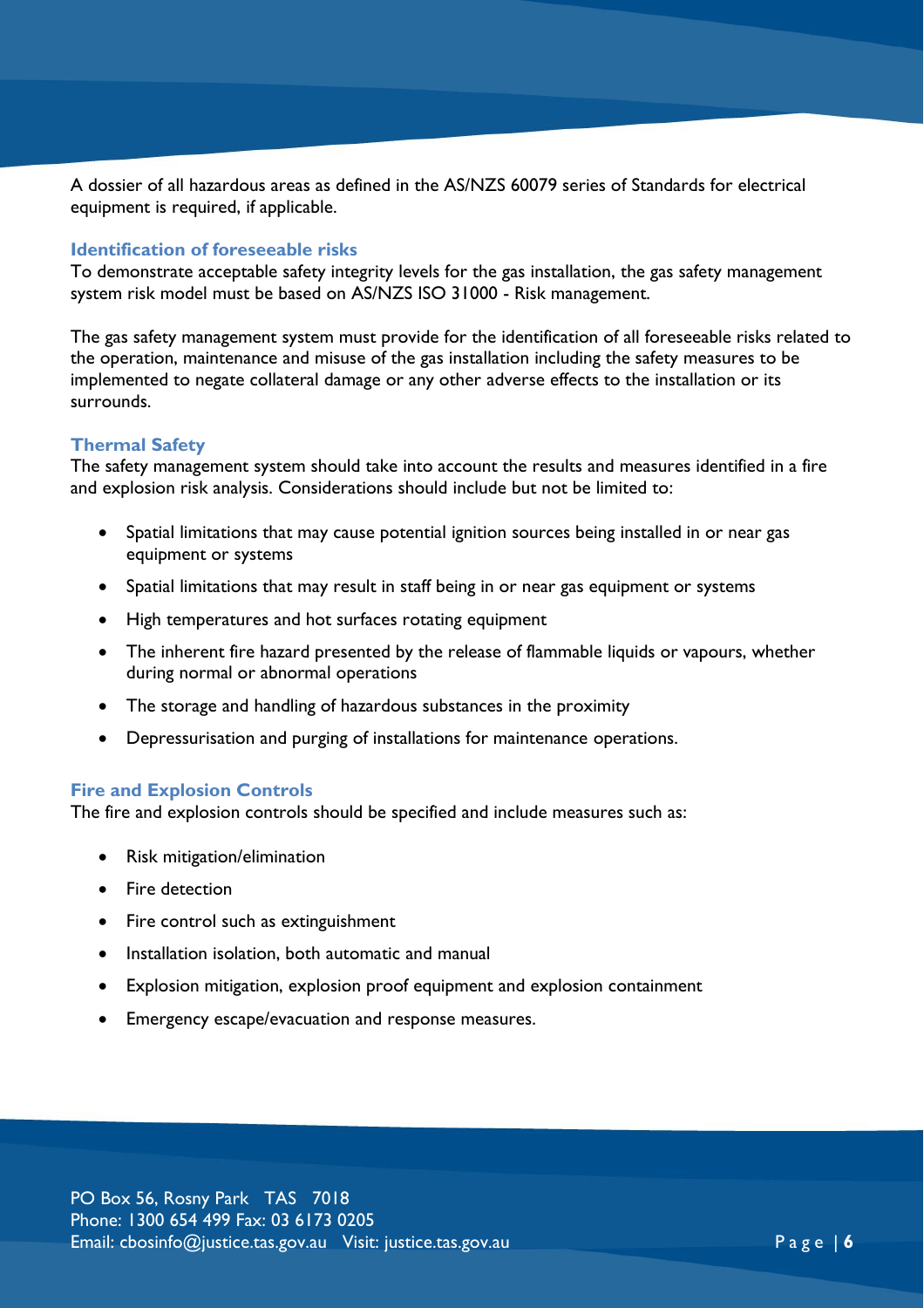#### **Emergency Communication Systems**

An emergency response plan forming part of the safety management system should demonstrate adequate capability in the event of an emergency. As a minimum it should include all emergency services' contact details for fire, police, medical and gas supplier. Consideration should also be given to adjoining facilities which may be affected by an emergency, any remote or isolated personnel on site for both normal operating time and after hours and security contact details.

#### **Gas Specification**

Biogas, municipal waste gas or industrial "off gas" gases from process plant will require independent gas assessment. This assessment should include:

- Lower exposition limit
- Upper explosion limit
- Methane % mol.v in air
- Nitrogen % mol.v in air
- Water vapour % mol.v in air
- Carbon dioxide % mol.y in air
- Carbon monoxide % mol.v in air
- Other % mol.v in air

Indication should be given as to the process being anaerobic or aerobic. Gas detection systems should consider lack of gas odorant and/or masking as a risk.

Note: This gas assessment would normally be required by gas installation designers and installers prior to commencing such works.

Further information can be found in 'Gas Standards and Safety Guidance Note Gas Safety - Gas Installations Supplied from biogas facilities GN106' and 'Guidance Note Gas Safety - Biogas composition certification GN107'.

#### **Qualifications**

The safety management system must satisfy the Director that each person undertaking the design, construction or installation, or commissioning for a gas installation has the necessary qualification, competence and ability, and has access to sufficient information.

#### **Maintenance Management**

Detail in the gas safety management system should include inspection, maintenance, calibration and safety testing schedules, as well as, maintenance records for all gas installation, mechanical, electrical, control and communications equipment. Reference should be made to applicable standards and manufacturer's instructions when developing a maintenance regime.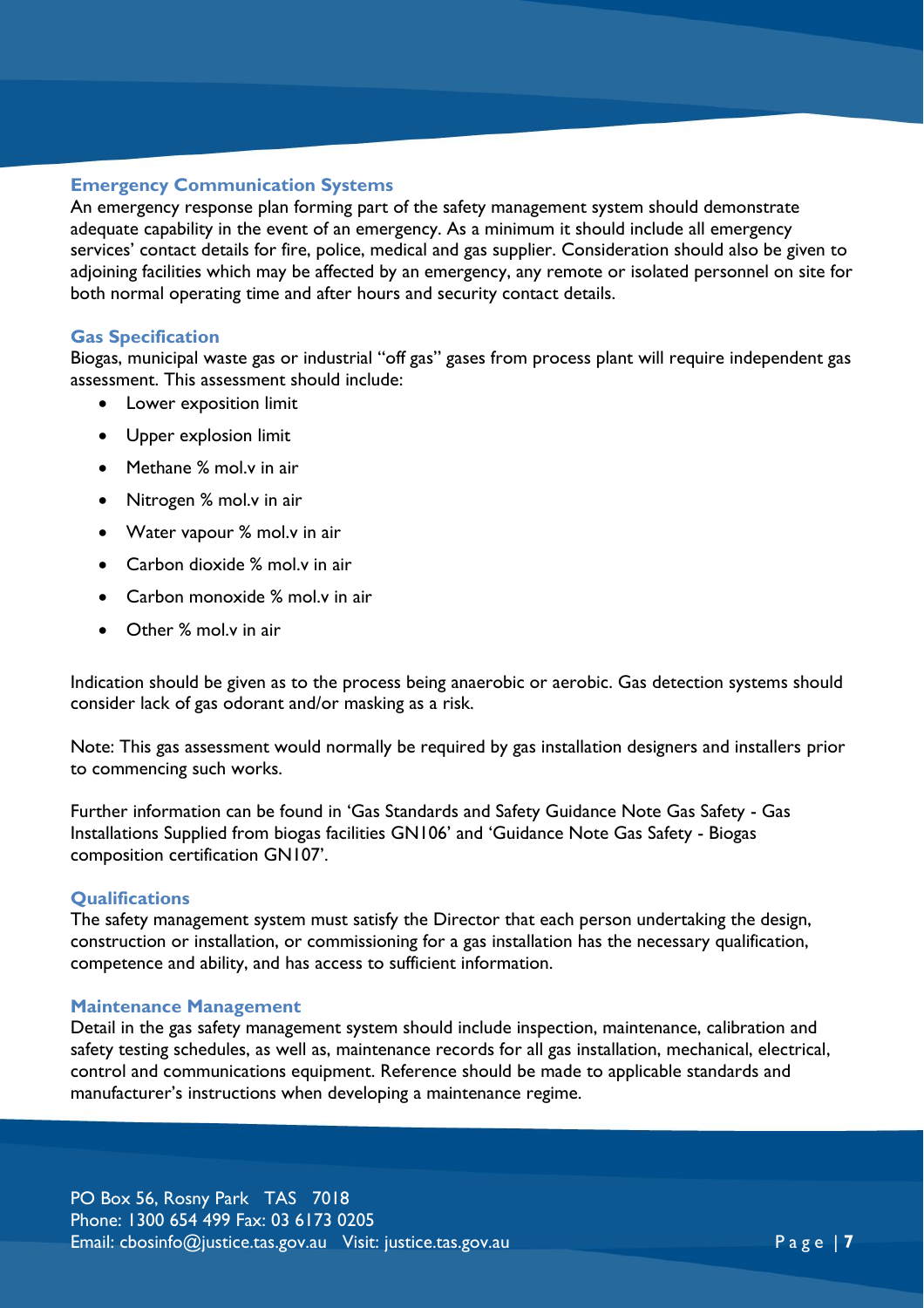#### **Training and competency**

Applicants should demonstrate that a documented system is in place for all initial and ongoing gas training, competency schedules and licensing requirements for operators, maintenance personnel, contractors and staff.

#### **Incident Reporting**

A system must be in place related to the reporting and recording of all incidents including near misses related to gas installations with a view to evaluate those incidents. The identification and elimination of systemic issues, identification of training needs, suitability of equipment, housekeeping and working environments need to be considered within the evaluation of incidents.

The safety management system must also reflect the requirements of Regulation 68(3) in the fact that an owner of a Type B appliance must, as soon as practicable, report any incident that occurs to the Director and to the gas supplier which supplies gas to the gas installation of which the appliance forms part.

#### **Monitoring and Review**

The gas safety management system should demonstrate it will provide continuous monitoring, auditing and review of the implementation of safety policies, procedures and performance standards. Change management processes are to be outlined including changes to risk, for gas installations and associated control systems due to modifications, upgrades, programming changes and personnel changes.

In respect to Type B appliances, all risk assessments should be reviewed once every six years or on a significant change to the Type B appliance or its operating environment to ensure that prevention and mitigation layers of protection remain in place and are effective.

#### **REGULATORY COMPLIANCE**

The Director may place additional conditions on any acceptances issued under Section 54 of the Act. If an approval issued by the Director is subject to the condition that a safety management system for a gas installation is submitted and accepted, the Director may stipulate that the installation is not commissioned before the safety management system is accepted.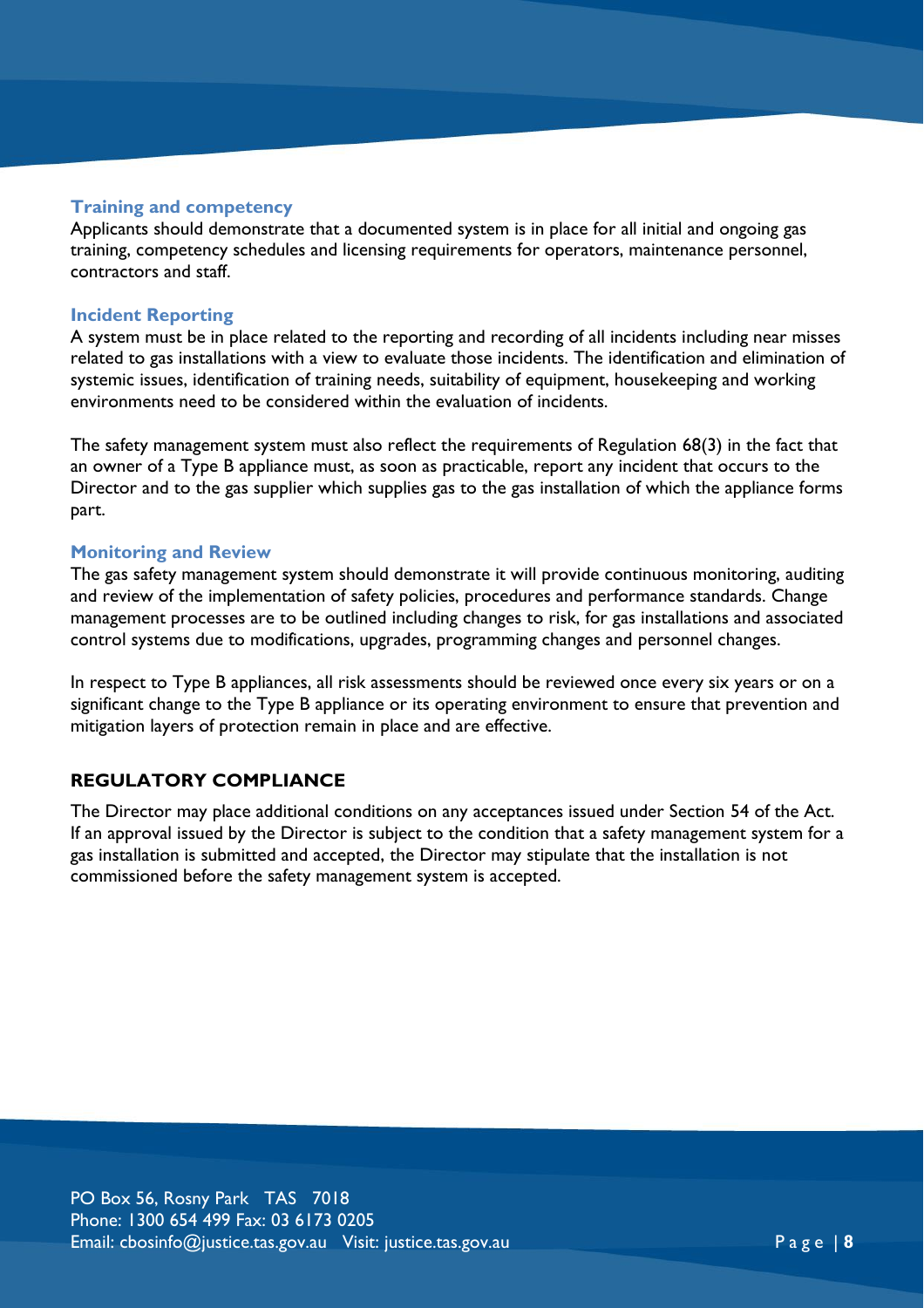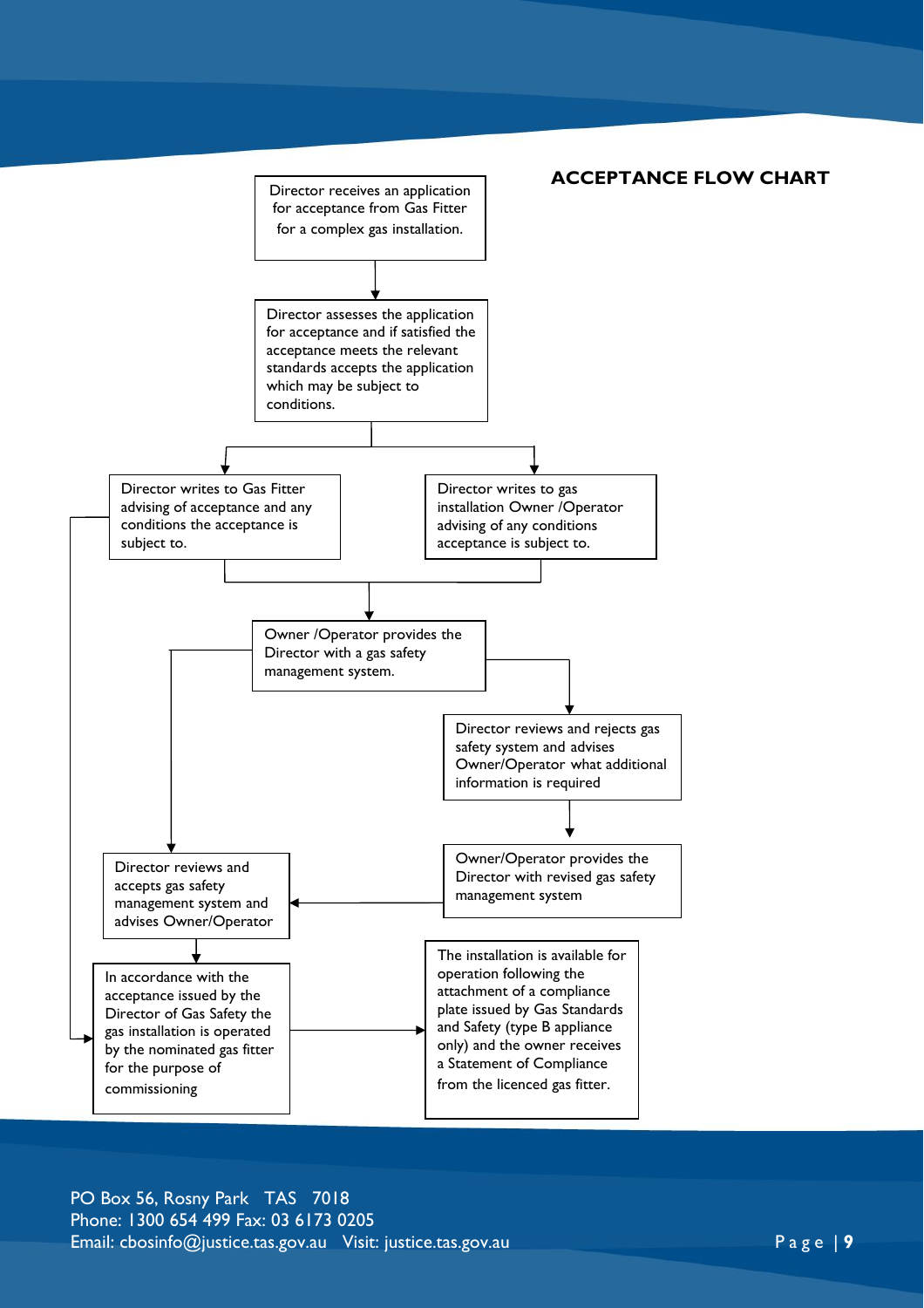## **CHECKLIST FOR THE DEVELOPMENT AND SUBMISSION OF GAS INSTALLATION SAFETY MANAGEMENT SYSTEM**

This checklist provides the basic requirements for development of a Gas Safety System. Individual systems may include further considerations not listed below.

| <b>Section</b>                            |                                              | Yes/NA |
|-------------------------------------------|----------------------------------------------|--------|
| <b>Executive Summary</b>                  |                                              |        |
| <b>Description of General Environment</b> |                                              |        |
| <b>Organizational Overview</b>            |                                              |        |
| $\circ$                                   | <b>Legal Entity Nominated</b>                |        |
| $\circ$                                   | <b>Operational Manager Nominated</b>         |        |
| Plant Layout                              |                                              |        |
| $\circ$                                   | Site Plans                                   |        |
| $\circ$                                   | Piping Layout                                |        |
| $\circ$                                   | Instrumentation design                       |        |
| $\circ$                                   | Hazardous Area Dossier                       |        |
| <b>Risk Assessment</b>                    |                                              |        |
| <b>Thermal Safety</b>                     |                                              |        |
| $\circ$                                   | High Temperature/Hot Surfaces                |        |
| $\circ$                                   | Fire Hazards                                 |        |
| $\circ$                                   | Storage and Handling of Hazardous Substances |        |
| $\circ$                                   | Purging Plan for Maintenance                 |        |
| Controls<br>Fire and Explosion            |                                              |        |
| $\circ$                                   | <b>Risk Mitigation</b>                       |        |
| $\circ$                                   | <b>Fire Detection</b>                        |        |
| $\circ$                                   | <b>Fire Control Measures</b>                 |        |
| $\circ$                                   | Installation Isolation                       |        |
| $\circ$                                   | <b>Emergency Response</b>                    |        |
| <b>Emergency Communications</b>           |                                              |        |
| $\circ$                                   | <b>Emergency Services Contacts</b>           |        |
| $\circ$                                   | <b>Internal Communication</b>                |        |
| $\circ$                                   | <b>Adjoining Property Communications</b>     |        |
| Maintenance Management                    |                                              |        |
| $\circ$                                   | Inspection                                   |        |
| $\circ$                                   | Maintenance Schedule                         |        |
| $\circ$                                   | <b>Calibration Schedule</b>                  |        |
| <b>Training and Competency</b>            |                                              |        |
| $\circ$                                   | <b>Staff Training Register</b>               |        |
| $\circ$                                   | <b>Licensing Register</b>                    |        |
| $\circ$                                   | <b>Contractor Competency and Licensing</b>   |        |
| $\circ$                                   | <b>Emergency Response Training</b>           |        |
| <b>Incident Reporting</b>                 |                                              |        |
| $\circ$                                   | <b>Incident Reports</b>                      |        |
| $\circ$                                   | <b>Near Miss Reports</b>                     |        |
| $\circ$                                   | <b>Incident Review</b>                       |        |
| Monitoring and Review                     |                                              |        |
| $\circ$                                   | Safety Monitoring                            |        |
| $\circ$                                   | <b>Safety Auditing</b>                       |        |
| $\circ$                                   | <b>Safety Review</b>                         |        |